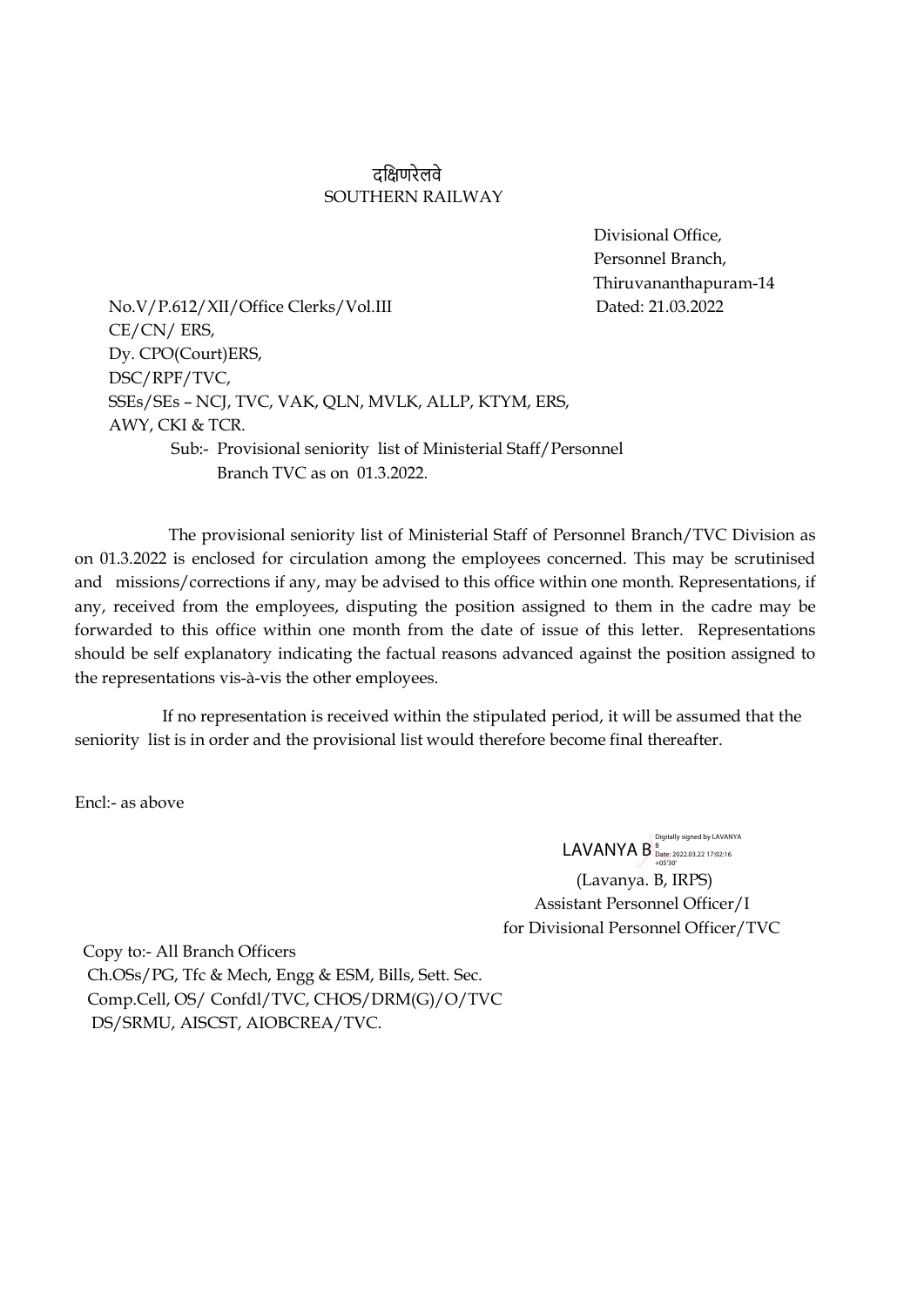| <b>SIN</b><br>$\bullet$ | P.F.No.                                                                              | <b>HRMS</b><br>ID | Name                          | <b>Present</b><br>Station/Of<br>fice | Date of birth                       | Com<br>mun<br>ity | Date of<br>appointment    | Date of<br>entry |  |  |
|-------------------------|--------------------------------------------------------------------------------------|-------------------|-------------------------------|--------------------------------------|-------------------------------------|-------------------|---------------------------|------------------|--|--|
|                         | Provisional seniority list of Ministerial Staff/Personnel Branch/TVC as on 01/3/2022 |                   |                               |                                      |                                     |                   |                           |                  |  |  |
|                         | Ch.Os In Pay Matrix Level - 7                                                        |                   |                               |                                      |                                     |                   |                           |                  |  |  |
| 1                       | 16404276115                                                                          | <b>WLGMEN</b>     | V.Sasikala                    | SE/PW/O/QLN                          | 22-06-1962                          | <b>OBC</b>        | 24.06.1980                | 01-11-2013       |  |  |
| $\overline{2}$          | 16404277557                                                                          | AGLEIH            | D.Omana                       | Sr.<br>DSC/O/TVC                     | 20-05-1964                          | SC                | 06.01.1993                | 21.05.2014       |  |  |
| 3                       | 16404276528                                                                          | <b>FGEPWJ</b>     | Elsamma<br>Varghese           | PB/TVC                               | 10-08-1962                          | UR                | 22.09.1983                | 01.12.2015       |  |  |
| 4                       | 16404276530                                                                          | <b>WPXHMI</b>     | <b>Alice Cyril</b><br>Valloor | PB/TVC                               | 05-03-1965                          | UR                | 22.12.1983                | 01.02.2016       |  |  |
| 5                       | 16404276541                                                                          | <b>OWKWFO</b>     | <b>Cicily Christy</b>         | PB/TVC                               | 08-03-1965                          | UR                | 22.12.1983                | 01.07.2016       |  |  |
| 6                       | 16404219727                                                                          | <b>HKXABZ</b>     | C.S.Vijayaraj                 | PB/TVC                               | 10-05-1973                          | SC                | 02.02.1994                | 13.04.2017       |  |  |
| $\overline{\mathbf{z}}$ | 16404277399                                                                          | <b>BWHFIA</b>     | C.S.Vijayakumar   PB/TVC      |                                      | 15-05-1966                          | SC                | 29-10-1990                | 13.04.2017       |  |  |
| 8                       | 16404276759                                                                          | <b>EWJQYF</b>     | Joseph<br>.J.Chavara          | Sr.DSC/O/TVC 31-05-1965              |                                     | UR                | 27-06-1984                | 13.10.2017       |  |  |
| 9                       | 16401206357                                                                          | <b>FRMTHC</b>     | L.Geetha Nair                 | PB/TVC                               | 08-02-1967                          | <b>UR</b>         | 07-07-1984                | 01.12.2017       |  |  |
| 10                      | 16404277030                                                                          | <b>FUBQMQ</b>     | V.Leena                       | PB/TVC                               | 01-01-1967                          | <b>OBC</b>        | 08-02-1988                | 01.02.2018       |  |  |
| 11                      | 16404277077                                                                          | <b>FJYLCJ</b>     | <b>B.lylineVaguez</b>         | PB/TVC                               | 28-02-1967                          | UR                | 13-05-1988                | 08.06.2018       |  |  |
| 12                      | 16404699762                                                                          | <b>YTWMQL</b>     | P.T.Baiju                     | PB/TVC                               | 30.05.1970                          | SC                | 31.07.1992                | 12.11.2018       |  |  |
| 13                      | 16412F39423                                                                          | <b>KQWGEC</b>     | <b>Pushpa Beck</b>            | <b>SSE/PW/NCJ</b>                    | 15.01.1976                          | <b>ST</b>         | 26.11.2012                | 17.01.2019       |  |  |
| 14                      | 16404277107                                                                          | <b>NAMWFK</b>     | V.Anilkumar                   | PB/TVC                               | 10-05-1967                          | UR                | 12-10-1988                | 01.07.2020       |  |  |
| 15                      | 16000723554                                                                          | <b>DQMHPY</b>     | Smitha Manoj<br>Menon         | <b>CN/ERS</b>                        | 01.10.1981                          | UR                | 12.05.2000                | 16-09-2020       |  |  |
| 16                      | 16406F00085                                                                          | <b>CPTONI</b>     | I.S.Sreeja                    | <b>RRB/TVC</b>                       | 25.05.1982                          | UR                | 28.05.2004                | 01-07-2020       |  |  |
| 17                      | 16404278720                                                                          | <b>TBRLKT</b>     | M.Subash                      | PB/TVC                               | 05-04-1983                          | <b>SC</b>         | 30.09.2003                | 01.07.2020       |  |  |
| 18                      | 16409F00075                                                                          | YEYILX            | S.Anitha                      | PB/TVC                               | 05.02.1977                          | SC                | 31.07.2009                | 15.02.2021       |  |  |
|                         |                                                                                      |                   |                               |                                      | OS in Pay Matrix Level - 6(GP-4200) |                   |                           |                  |  |  |
| 1                       |                                                                                      |                   | N.Pradeep                     | SE/P.Way/KT                          | 30.05.1975                          | <b>UR</b>         | 10.12.2002                | 22.04.2013       |  |  |
|                         | 16411800896                                                                          | <b>XQPMXF</b>     | <b>Kumar</b>                  | YM                                   |                                     |                   |                           |                  |  |  |
| 2                       | 16401935641                                                                          | NXXOIU            | SreekalaSubal                 | PB/TVC                               | 30.05.1981                          | ОВС               | 03.02.1999                | 22.04.2013       |  |  |
| 3                       | 16404423082                                                                          | <b>DHJWWR</b>     | R.Vijayan                     | PB/TVC                               | 30-04-1965                          | UR                | 25.05.1983                | 01.11.2013       |  |  |
| 4                       | 16404217860                                                                          | SZXOPY            | P.K.Koshy                     | SE/PW/TVC                            | 28-05-1969                          | UR                | 03.01.1990                | 01.11.2013       |  |  |
| 5                       | 16442774422                                                                          | <b>MSYJJR</b>     | K.R.Bindu                     | SE/PW/O/VAK 30-05-1969               |                                     | UR                | 11.04.1991                | 01.11.2013       |  |  |
| 6                       | 16404277600                                                                          | <b>ANOIMH</b>     | S.Binu                        | <b>PB/TVC</b>                        | 30-05-1974                          | <b>OBC</b>        | 02.06.1993                | 01.11.2013       |  |  |
| 7                       | 16409F00097                                                                          | <b>WSWYNR</b>     | Remya Thampi                  | <b>PB/TVC</b>                        | 10.05.1988                          | UR                | 19.10.2009                | 01.11.2013       |  |  |
| 8                       | 16404485350                                                                          | <b>WKKKAF</b>     | <b>K.S.Anil Kumar</b>         | PB/TVC                               | 23-05-1968                          | UR                | 30.07.1986/09.1<br>1.1993 | 01.11.2013       |  |  |
| 9                       | 16405467500                                                                          | SGNGFG            | K.Veena Rajan                 | PB/TVC                               | 18-03-1969                          | ОВС               | 04.06.1990                | 01.11.2013       |  |  |
| 10                      | 16411F00306                                                                          | <b>NRBAXB</b>     | Girija<br>Reghunnath          | PB/TVC                               | 11.03.1963                          | UR                | 24.08.2011                | 14.05.2014       |  |  |
| 11                      | 16400314237                                                                          | <b>WROJTD</b>     | C.A. Dileep<br>Kumar          | SE/PW/O/CK                           | 30-05-1969                          | ОВС               | 06.11.1987                | 21.05.2014       |  |  |
| 12                      | 16404263091                                                                          | JWEOCB            | K.N.Suresh                    | SSE/PW/<br><b>MVLK</b>               | 18-03-1978                          | UR                | 22.05.1996/22.0<br>5.1999 | 22.05.2014       |  |  |
| 13                      | 16412F39421                                                                          | XNDUQJ            | K.BinduReghu                  | <b>PB/TVC</b>                        | 10.05.1976                          | SC                | 26.11.2012                | 14.01.2015       |  |  |

Digitally signed by<br>
LAVANYA B<br>
Date: 2022.03.22<br>
17:01:08 +05'30'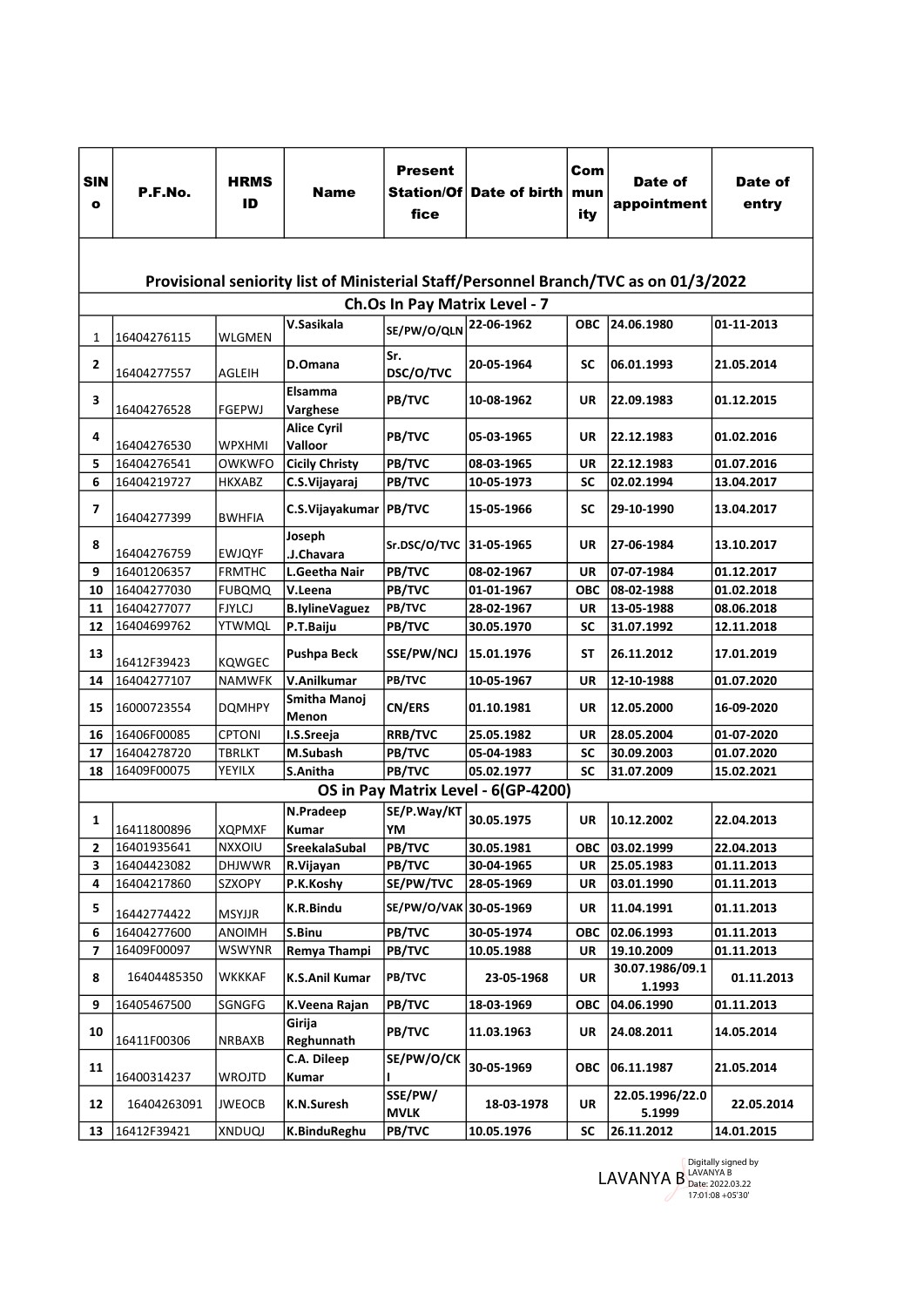| 14                                        | 16412F39422 | <b>DXHGDC</b> | SheejaKumari<br>J.S                 | PB/TVC                   | 25.05.1981 | SC         | 26.11.2012                | 09.02.2015 |
|-------------------------------------------|-------------|---------------|-------------------------------------|--------------------------|------------|------------|---------------------------|------------|
| 15                                        | 16405488527 | <b>DSWRPM</b> | A. Sobha                            | PB/TVC                   | 05-12-1968 | UR         | 31.03.1988                | 01.09.2015 |
| 16                                        | 16412208875 | PFZEID        | K.P. Kalson                         | SPO/Court/E<br><b>RS</b> | 06-05-1966 | <b>OBC</b> | 06.06.1991                | 12.10.2015 |
| 17                                        | 16404277703 | <b>KYKOXB</b> | <b>B.Sunil Kumar</b>                | PB/TVC                   | 24-05-1974 | <b>UR</b>  | 02.12.1999/29.0<br>2.2008 | 12.10.2015 |
| 18                                        | 16404245209 | <b>BLWBUF</b> | K.Ushakumari                        | PB/TVC                   | 20.10.1962 | UR         | 14.11.1986                | 29.07.2016 |
| 19                                        | 16404F00071 | <b>CMJYSK</b> | S.Muthusamy                         | PB/TVC                   | 30.06.1978 | SC         | 24.07.2004                | 29.07.2016 |
| 20                                        | 16400406223 | <b>AAGYBX</b> | <b>Bobby Joseph</b>                 | <b>SSE/PW/TCR</b>        | 22.05.1971 | UR         | 04.12.1992                | 18.04.2017 |
| 21                                        | 16400408207 | <b>FHDQFD</b> | Sini Shinde                         | SE/PW/ERS                | 23.01.1970 | UR         | 21.11.94                  | 18.04.2017 |
| 22                                        | 16404A99998 | <b>HUAZPE</b> | Sneha Pillai                        | SSE/PW/AW<br>Υ           | 28.11.1984 | UR         | 20.07.2004                | 13.10.2017 |
| 23                                        | 16405534987 | <b>RFMLYP</b> | S.Ratheesh                          | PB/TVC                   | 08.04.1981 | <b>UR</b>  | 21.11.2000/02.1<br>2.2005 | 13.10.2017 |
| 24                                        | 164IA050074 | QWRMJF        | Amal Krishna<br>Raj                 | PB/TVC                   | 31.12.1981 | ОВС        | 01.08.2005                | 13.10.2017 |
| 25                                        | 16412295360 | PZZSMN        | <b>Neethu</b><br>Sebastian          | PB/TVC                   | 07.03.1982 | UR         | 31.12.1998                | 01.12.2017 |
| 26                                        | 16413664402 | <b>OHBAJS</b> | Prakash J<br>Fernandez              | PB/TVC                   | 05.01.1978 | UR         | 23.04.1997                | 01.12.2017 |
| 27                                        | 1643A081977 | <b>GTKDFE</b> | Cinija T.K                          | PB/TVC                   | 23.08.1977 | <b>SC</b>  | 05.04.2012                | 03.01.2018 |
| 28                                        | 16408164654 | <b>DLZIPR</b> | Indu S                              | PB/TVC                   | 25.05.1982 | UR         | 06.08.2002                | 03.01.2018 |
| 29                                        | 16404004280 | <b>WDNUSP</b> | Jyothi K.S                          | PB/TVC                   | 30.09.1981 | UR         | 20.11.2004                | 01.02.2018 |
| 30                                        | 16416000060 | <b>DFCBFU</b> | Veena                               | PB/TVC                   | 26.05.1986 | <b>UR</b>  | 30.03.2006                | 01.06.2018 |
| 31                                        | 16400176771 | AFLKIT        | R.Sudhakaran                        | PB/TVC                   | 15.06.1965 | ОВС        | 19.09.1988                | 15.01.2019 |
| 32                                        | 16405562600 | <b>KKFBYO</b> | Anoop B.S                           | PB/TVC                   | 08.03.1982 | UR         | 06.10.2000                | 15.01.2019 |
| 33                                        | 16410904402 | <b>MJJOWW</b> | SheejaByju                          | PB/TVC                   | 08.05.1976 | UR         | 12.09.1997                | 06.11.2019 |
| 34                                        | 16407F00307 | <b>QLGNYN</b> | C.Kalirajan                         | PB/TVC                   | 26.05.1982 | <b>SC</b>  | 22.11.2007                | 11.11.2019 |
| 35                                        | 50812310554 | <b>ETLGDY</b> | NimmySibby                          | PB/TVC                   | 21.07.1981 | UR         | 15.07.1998                | 01.07.2020 |
| 36                                        | 16407021858 | <b>GHEOYP</b> | RoshnaLalichan                      | PB/TVC                   | 30.05.1987 | UR         | 27.09.2007                | 01.07.2020 |
| 37                                        | 16404265646 | <b>WXKRWI</b> | N.Meghala                           | PB/TVC                   | 01.07.1962 | UR         | 07.12.1994                | 01.07.2020 |
| 39                                        | 50819502140 | WRKXUU        | Greeshma Sunil                      | <b>PB/TVC</b>            | 20.05.1988 | UR         | 30.08.2006                | 15.02.2021 |
| 39                                        | 16412F23667 | <b>MNRWTD</b> | Nerkar Dinesh<br>Kishore            | PB/TVC                   | 03.04.1981 | ОВС        | 20.03.2012                | 01.6.2021  |
| 40                                        | 16405612810 | QDPOBM        | A.Biju                              | <b>PB/TVC</b>            | 30.05.1972 |            | OBC 27.12.1999            | 01.7.2021  |
| 41                                        | 16412F17127 | LELLJI        | Abhilash. R,                        | PB/TVC                   | 12-05-1988 | UR         | 22-06-2012                | 01.7.2021  |
| Sr.Clerk In Pay Matrix Level - 5(GP-2800) |             |               |                                     |                          |            |            |                           |            |
| 1                                         | 15414040497 | ABLAKS        | San Jose                            | PB/TVC                   | 15.05.1979 | UR         | 07.08.2014                | 15.03.2018 |
| 2                                         | 15309544847 | <b>SXYIYI</b> | <b>Mujib Rahaman</b>                | <b>PB/TVC</b>            | 18.05.1976 | UR         | 12.08.2000                | 01.06.2018 |
| з                                         | 50829405786 | JSIYYH        | Anita Mathew                        | PB/TVC                   | 17.03.1985 | UR         | 30.09.2005                | 06.03.2020 |
| 4                                         | 1641A111988 | <b>XTTABF</b> | NeetiS.Kumar                        | <b>RRB/TVC</b>           | 01.11.1988 | UR         | 05.04.2013                | 06.03.2020 |
| 5                                         | 50813769662 | ADSENR        | Silja J Vipin                       | <b>PB/TVC</b>            | 03.03.1985 | UR         | 29.10.2004                | 09.03.2020 |
| 6                                         | 50812315140 | LEEPEC        | K. Suresh Babu                      | PB/TVC                   | 25.05.1971 | UR         | 04.01.1999                | 28.11.2020 |
| 7                                         | 16429801084 | <b>KHOYOP</b> | Anu AlenTas                         | <b>PB/TVC</b>            | 23.01.1987 | UR         | 23.01.2018                | 30.12.2020 |
| 8                                         | 15115A00005 | TAMBBC        | V.Jayasree                          | <b>PB/TVC</b>            | 10.05.1987 | ОВС        | 27.01.2015                | 30.12.2020 |
| 9                                         | 50817608867 | AAZHGO        | <b>E.J. Peter Francis</b><br>Geejan | PB/TVC                   | 10.04.1971 | UR         | 16.11.1994                | 23.7.2021  |
| 10                                        | 15415040337 | <b>BJICWN</b> | Siva Prakash                        | PB/TVC                   | 09.07.1986 | UR         | 02.12.2015                | 23.7.2021  |
| 11                                        | 16414F02109 | AGZAZW        | M. Pethusamy                        | PB/TVC                   | 25.11.1986 | SC         | 07.07.2014                | 15-09-2021 |
| 12                                        | 164EN151257 | CQTDQA        | Jino.M                              | PB/TVC                   | 18-11-1991 | SC         | 24-11-2015                | 16-09-2021 |

LAVANYA B

Digitally signed by LAVANYA B Date: 2022.03.22 17:01:20 +05'30'